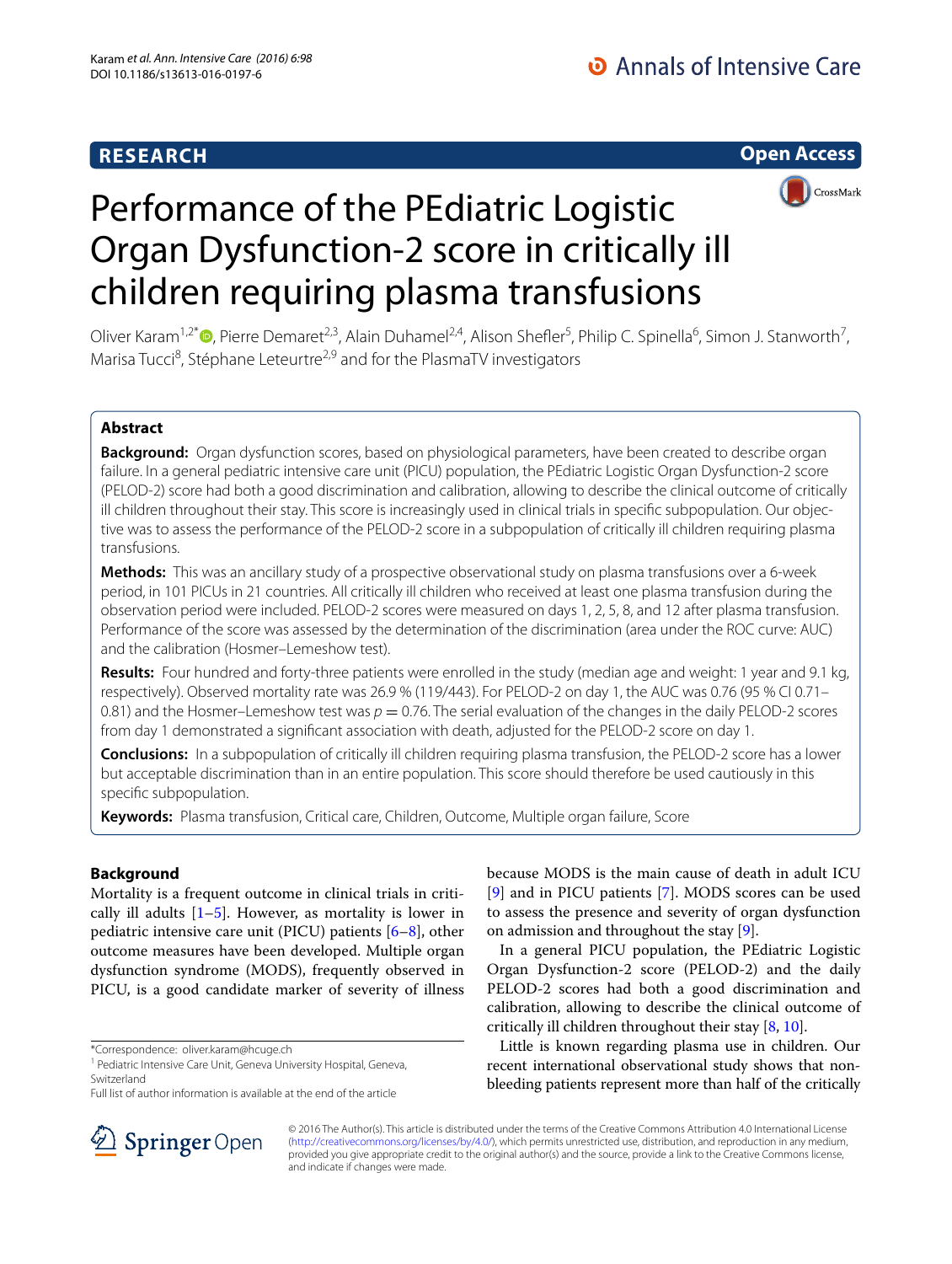ill children receiving plasma transfusions [[11\]](#page-6-7). This marked heterogeneity in plasma transfusion patterns might be due to the absence of randomized controlled trials (RCTs) that could guide plasma transfusion strategies [\[12\]](#page-6-8).

The first version of the PELOD score [[7\]](#page-6-5) has been used over the last few years as an outcome measure in studies in specific subpopulations, such as sepsis [\[13](#page-6-9)], hematopoietic stem cell transplant [\[14](#page-6-10)], acute respiratory dysfunction syndrome [[15](#page-6-11)], extracorporeal life sup-port [\[16](#page-6-12)], drowning [\[17](#page-6-13)], or seizure [\[18](#page-6-14)]. However, some authors have voiced their concern regarding using organ dysfunction scores in specific subpopulations [[9\]](#page-6-4).

Our hypothesis was that the PELOD-2 score would have the same performance in the subpopulation of patients receiving at least one plasma transfusion, validating its use as a surrogate outcome in a future RCT.

Our objective was to assess the performance of the PELOD-2 score in a subset of critically ill children requiring plasma transfusions [[11](#page-6-7)] during their PICU stay.

# **Methods**

# **Study sites and population**

This is an ancillary study of a large point-prevalence study conducted in 101 PICUs in 21 countries. The complete methods have already been published elsewhere [[11\]](#page-6-7).

In brief, six 1-week periods were randomly predefined over six consecutive months (April to September 2014) for each study site. All critically ill children aged 3 days to 16 years old admitted to a participating PICU on one of the study days were considered eligible. Any eligible patient for whom at least one plasma transfusion was administered on any study day was included unless one of the exclusion criteria (i.e., plasmapheresis and gestational age less than 37 weeks at the time of PICU admission) was present. If a patient was readmitted within 24 h of PICU discharge, this was considered part of the same admission.

# **Variable of interest**

The primary variable of interest of this analysis is the daily PELOD-2 scores [[8,](#page-6-3) [10](#page-6-6)]. This score evaluates five organ functions using ten items: neurologic (Glasgow coma score and pupillary reaction), cardiovascular (lactatemia, mean arterial pressure), renal (creatinine), respiratory (PaO<sub>2</sub>/FiO<sub>2</sub> ratio, PaCO<sub>2</sub>, invasive ventilation), and hematologic (white blood cell count and platelets). Data were collected on days 1 (i.e., the day of first transfusion), 2, 5, 8, and 12. These time points were previously identified as the first optimal time points to estimate the daily PELOD-2 scores [[8,](#page-6-3) [10](#page-6-6)].

As for previously published severity and MODS scores, the most abnormal value of each variable observed during each of these time points was considered to calculate the PELOD-2 score. No laboratory tests were performed solely to meet the needs of this research; as recommended, a non-collected value was considered normal [[8\]](#page-6-3).

We also collected demographic data and PICU mortality, our primary outcome, which was censored 28 days after the end of the enrollment period.

## **Ethics approval**

Ethics committees or boards at all 101 sites approved this study.

# **Statistical analysis**

Descriptive statistics are reported as mean  $\pm$  standard deviation (SD), median and interquartile range (IQR), or proportions with their 95 % CI.

The association between PELOD-2 score and death was assessed by comparing the PELOD-2 score between survivors and non-survivors with a Mann–Whitney test. We also tested this association, adjusting for the baseline risk (PELOD-2 score at day 1) and the daily change in PELOD-2 score using a logistic regression model [\[10](#page-6-6)].

*Discrimination* refers to the ability of the score to separate non-survivors from survivors across the whole group [[19\]](#page-6-15). We calculated the area under the receiver operating characteristic curve (AUC) of the PELOD-2 scores with its 95 % CI, for each time point. It is usually considered that an AUC of 1, 0.90–0.99, 0.80–0.89, 0.70–0.79, 0.60– 0.69, and <0.60 is considered to be perfect, excellent, very good, good, moderate, and poor, respectively [\[20\]](#page-6-16).

The *calibration* was assessed by directly comparing the observed and customized predicted mortality across subcategories of risk. We employed the Hosmer–Lemeshow goodness-of-fit test, where a *p* value >0.05 indicates acceptable calibration [\[20](#page-6-16)].

All tests were two sided, with an alpha level of 0.05. All statistical analyses were performed with SPSS version 20 for Mac (SPSS, Chicago, IL, USA).

# **Results**

# **Population**

Over the 30 study days, 13,192 patients were admitted and hence eligible and 443 (3.4 %) critically ill children receiving at least one plasma transfusion were included. The center which included the largest number of patients contributed to 11.1 % (49/443) of the results. Two hundred and fifty-three patients were from Europe, 134 from North America, and 56 from other continents.

The median age and weight were 1 year (IQR 0.2–6.4) and 9.1 kg (IQR 4.0–21.0), respectively. Forty-three percent were males. The main reasons for admission to PICU were respiratory (32 %), cardiac surgery with bypass (30 %), elective surgery (24 %), septic shock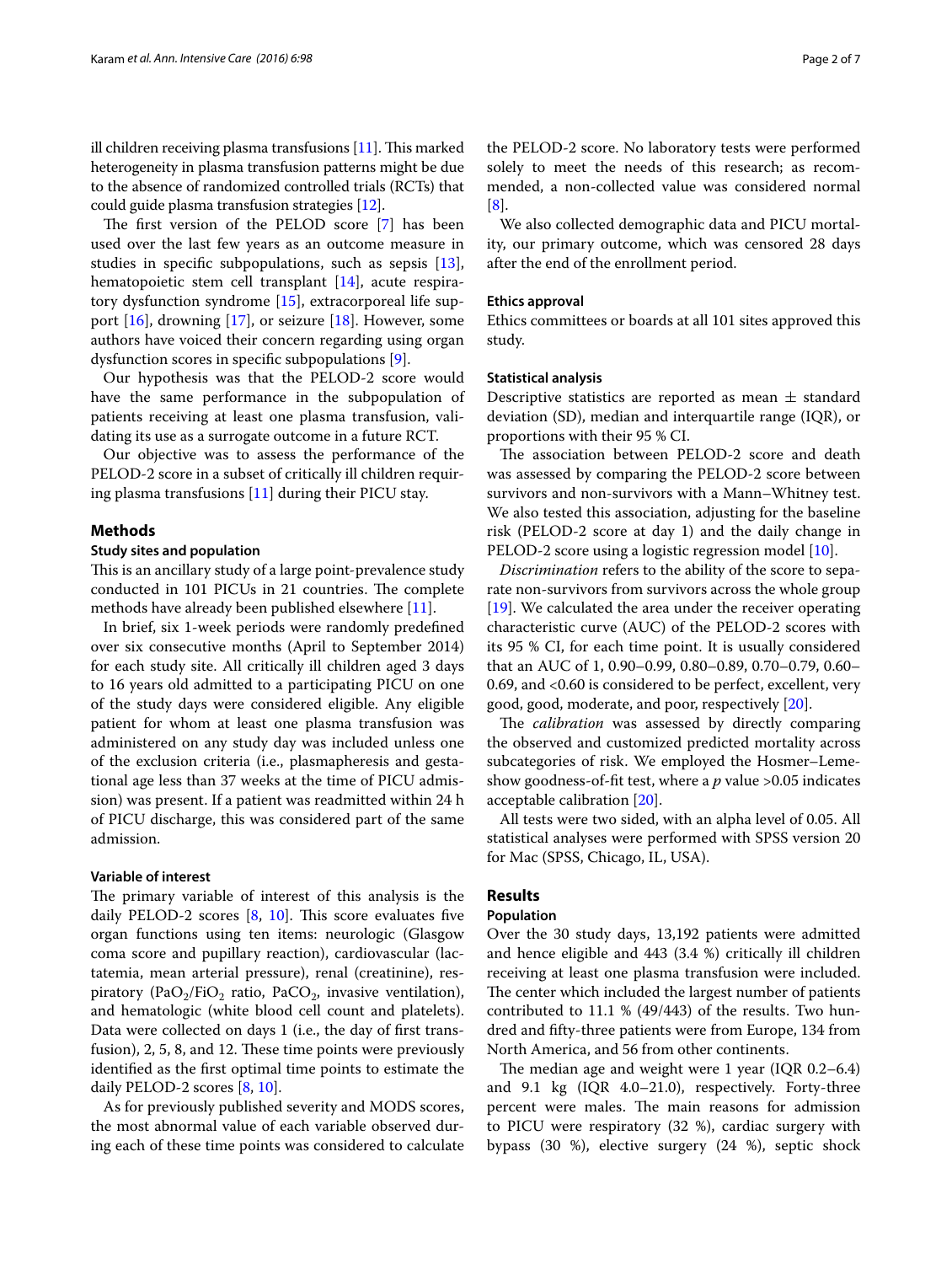(15 %), emergency surgery (13 %), cardiac non-surgical  $(11 \%)$ , renal failure  $(10 \%)$ , and hepatic failure  $(10 \%)$ . Forty-eight patients (11 %) were on extracorporeal life support, and 35 patients (8 %) were on continuous renal replacement therapy. The full demographic description is available elsewhere [\[11\]](#page-6-7).

The primary indication for plasma transfusion was critical bleeding in 22 % of patients, minor bleeding in 21 %, planned surgery or procedure in 12 %, and high risk of postoperative bleeding in 11 %. No bleeding or planned procedures were reported in 34 % of patients.

Median length of mechanical ventilation was 5 days (IQR 1–16), and median PICU length of stay was 10 days (IQR 4–24). The median time to death was 6 days (IQR 1;17).

## **PELOD‑2 score**

PELOD-2 score was collected in all patients on day 1 and in all surviving patients still in the PICU at posttransfusion days 2, 5, 8, and 12. There were no missing data.

Median PELOD-2 scores were statistically different between survivors and non-survivors: 7 (5;9) versus 10  $(7;15)$  on transfusion day 1 ( $p < 0.001$ ), as well as on the other days (Table [1](#page-2-0); Fig. [1\)](#page-3-0).

The PELOD-2 score on day 1 was a significant prognostic factor: The odds ratio for death was 1.30 (95 % CI 1.22–1.39) for each PELOD-2 point. Similarly, the serial evaluation of the changes in the daily PELOD-2 scores from day 1, adjusted for baseline value (PELOD-2 at day 1), demonstrated a significant association with death, for each of the observation days (Table [2](#page-3-1)).

# **Discrimination**

The AUC was 0.76 (95 % CI 0.71–0.81, Fig. [2](#page-4-0)) for day 1 and 0.78, 0.74, 0.74, and 0.77, for days 2, 5, 8, and 12, respectively (Table [3\)](#page-4-1). Adding the INR to the PELOD-2 score resulted in an AUC of 0.77 (95 % CI 0.71–0.83). The

<span id="page-2-0"></span>**Table 1 PELOD-2 score in survivors and non-survivors**

| Day    |      | <b>Survivors</b> |      | Non-survivors |         |  |
|--------|------|------------------|------|---------------|---------|--|
|        | Mean | Median (IQR)     | Mean | Median (IQR)  |         |  |
| Day 1  | 6.7  | 7(5,9)           | 11.2 | 10(7;15)      | < 0.001 |  |
| Day 2  | 6.5  | 7(4,9)           | 11.0 | 11(8;13)      | < 0.001 |  |
| Day 5  | 6.1  | 6(3,9)           | 9.2  | 9(8;11)       | < 0.001 |  |
| Day 8  | 5.6  | 5(3;8)           | 8.8  | 9(7;11)       | < 0.001 |  |
| Day 12 | 5.1  | 5(2;7)           | 8.5  | 9(6;11)       | < 0.001 |  |

*PELOD-2 score* PEdiatric Logistic Organ Dysfunction-2 score, *IQR* interquartile range

AUC on day 1 according to plasma transfusion indication and according to the reason for admission is presented in Tables [4](#page-4-2) and [5,](#page-5-0) respectively.

# **Calibration**

The Hosmer–Lemeshow Chi-square value was 5.02  $(p = 0.76)$  for PELOD-2 score on day 1. The results for the other time points, according to plasma transfusion indication, and according to the reason for admission are given in Tables [3,](#page-4-1) [4](#page-4-2), and [5](#page-5-0), respectively.

Adding the INR to the PELOD-2 score resulted in Hosmer–Lemeshow Chi-square value of 10.6 ( $p = 0.23$ ).

## **Discussion**

Our results indicate that in a subpopulation of critically ill children requiring plasma transfusions, the PELOD-2 score has an acceptable performance. These results of performance of the PELOD-2 scores are observed with the performance both according to the indications to plasma transfusion (Table [4\)](#page-4-2) and according to the 5 days of the PELOD-2 scores (Tables [2](#page-3-1), [3\)](#page-4-1).

The PELOD-2 score seems to have a lower, although acceptable discrimination power compared to a general PICU population, where it had an excellent discrimination power, based on an AUC of 0.93. As the PELOD-2 score has been advocated to be "used as a surrogate outcome measure in randomized clinical trials" [[7,](#page-6-5) [8\]](#page-6-3), many recent trials have used these scores to assess patients [[13–](#page-6-9)[18\]](#page-6-14). As these studies enrolled only specific PICU subpopulations, their results should be interpreted cautiously, in light of our findings. Similar caveats have been made for adult organ dysfunction scores regarding their use in specific subpopulations [\[9](#page-6-4)].

The lower discrimination of the PELOD-2 score in a subset of critically ill children transfused with plasma might be explained by different observations. First, our population was sicker than the initial PELOD-2 study, with a mortality rate of 26.9 versus 6.0 %. The PICU length of stay was also longer (10 vs. 2 days), as the casemix was different: In our population compared to the PELOD-2 population, the reasons for admission were less frequently respiratory  $(32 \text{ vs. } 47 \text{ %}, p < 0.001)$  and more frequently cardiovascular (64 vs. 19 %, *p* < 0.001) or hepatic (10 vs. 1 %,  $p < 0.001$ ) [[8](#page-6-3)]. Moreover, in the study of Pollack et al. (10,078 patients from U.S. PICUs), the mortality rate was 2.7 %, with a median age of 3.7 years and a median hospital length of stay of 4.9 days (PICU length of stay was not provided) [[21\]](#page-6-17). The fact that all patients received plasma transfusions might also explain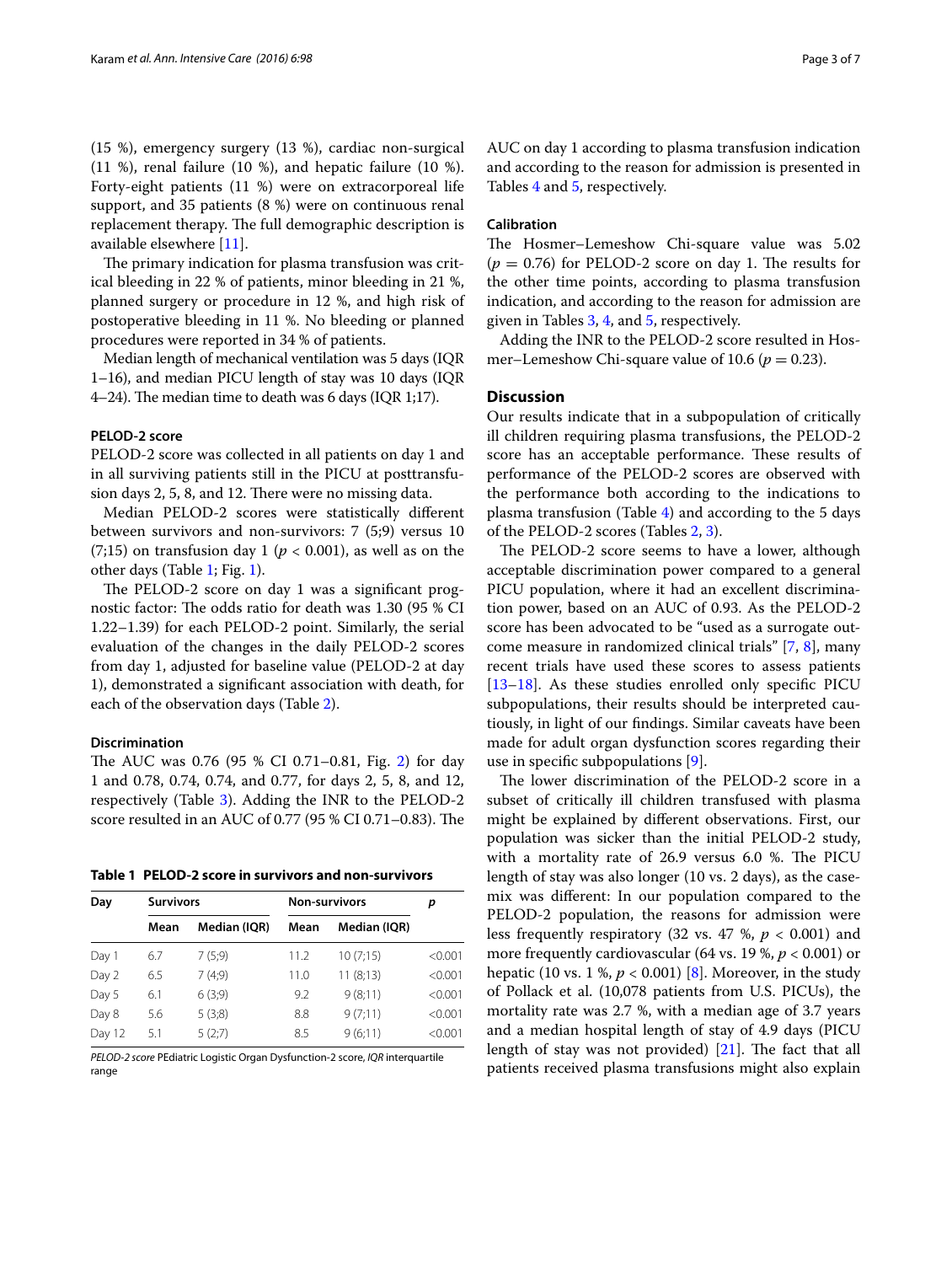

<span id="page-3-1"></span><span id="page-3-0"></span>**Table 2 Serial evaluation of the change in the daily PELOD-2 score from day 1, adjusted for baseline value (PELOD-2 score on day 1)**

| Variable                | Odds ratio | 95 % CI       | p value  |
|-------------------------|------------|---------------|----------|
| PELOD-2 score on day 1  | .30        | $1.22 - 1.39$ | < 0.0001 |
| Change in PELOD-2 score |            |               |          |
| Day 1-day 2             | .33        | $1.21 - 1.47$ | < 0.0001 |
| Day 1-day 5             | 1.26       | $1.15 - 1.39$ | < 0.0001 |
| Day 1-day 8             | .28        | $1.15 - 1.43$ | < 0.0001 |
| Day 1-day 12            | .38        | $1.20 - 1.58$ | < 0.0001 |

Odds ratio (OR) for death is provided with a 95 % CI. The cumulative OR of death can be calculated as follows: (OR of PELOD-2 score on day 1)<sup>PELOD-2 score on day 1</sup> × (OR of peloD-2 score on day 1 and 6 on day 1 and 6 on of change in score from day 1 to specific day)PELOD-2 score on specific day – PELOD-2 score on day 1. For example, for a child whose score is 10 on day 1 and 6 on day 12 (change in score  $-4$ ), the OR for death would be  $1.30^{10} \times 1.38^{-4} = 3.80$ 

*PELOD-2 score* PEdiatric Logistic Organ Dysfunction-2 score, *OR* odds ratio

this lower discrimination, as observational studies have suggested that plasma transfusions were independently associated with increased risk of morbidity and mortality [[9,](#page-6-4) [22](#page-6-18)[–24](#page-6-19)], but neither coagulopathy nor plasma transfusions are items of the PELOD-2 score. Third, except for mechanical ventilation, PELOD-2 score does not take into account the support that can be offered for each organ, such as vasoactive drugs, continuous renal

replacement therapies, or extracorporeal life support (ECLS). Given that the mortality rate associated with ECLS is close to 50 % [[25,](#page-6-20) [26](#page-6-21)], one could hypothesize that a lower discrimination may be due at least partly to the fact that PELOD-2 score does not take this variable into account. Similarly, the PELOD-2 score does not incorporate coagulopathy, which might be associated with increased risk of bleeding or disseminated intravascular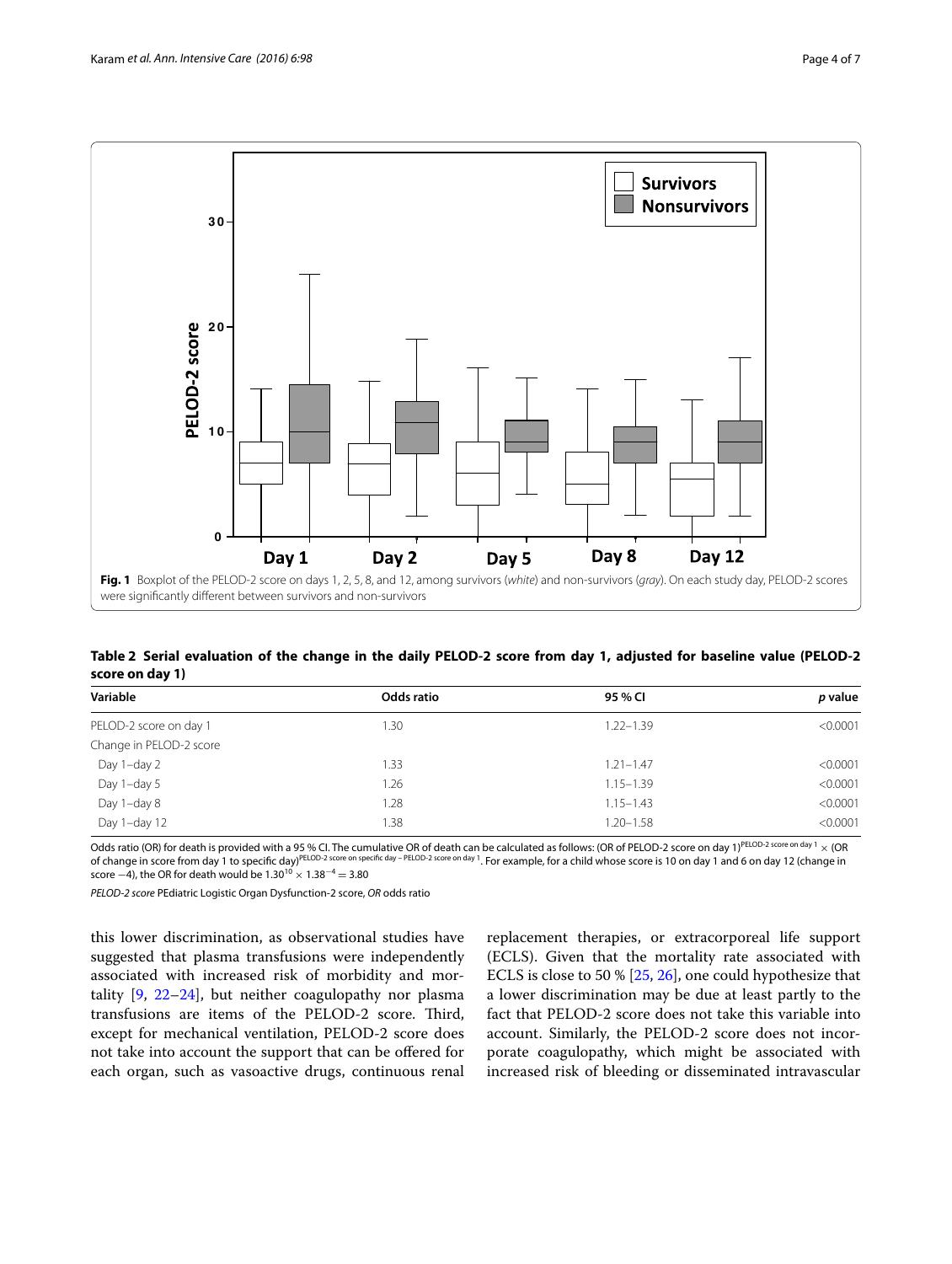

<span id="page-4-0"></span>coagulopathy, which are also known to be associated with increased mortality [[27](#page-6-22)].

As observed in the validation study, severity of illness is a major component to evaluate the performance of the daily PELOD-2 scores [[10](#page-6-6)]. Therefore, in this study, the serial evaluation of the change in the daily PELOD-2 score has to be adjusted to the baseline value (PELOD-2 score on day 1). Our results indicate that changes in the PELOD-2 score over time are also associated with changes in the probability of death. These are important findings, as they validate the use of sequential measuring of the PELOD-2 score to assess clinical outcome. These results also highlight the relationship between organ failure and death.

Some limitations must be recognized. First, our results are only applicable to critically ill children requiring plasma transfusions and not to other PICU subpopulations. Second, our study days were not days after admission but days after plasma transfusion. It is of note, however, that the median length of PICU stay before the first plasma transfusion was 1 day. Third, although scores have classically been evaluated by their association with mortality, they might still adequately describe the clinical situation related to organ failure, as it has solid physiological basis and is clinically meaningful. Therefore, the ability of the PELOD-2 score to describe organ failure and its change over time might be more important that its ability to predict death. Fourth, additional variables to the PELOD-2 score could have been evaluated. Unfortunately, some interesting variables, such as platelet count, were not available in our database. However, adding the INR to the PELOD-2 score did not improve its performance.

| Table 5 Performance of the PELOD-2 Score according to study days |                     |                     |                     |                     |                     |  |
|------------------------------------------------------------------|---------------------|---------------------|---------------------|---------------------|---------------------|--|
|                                                                  | Day 1               | Day 2               | Day 5               | Day 8               | Day 12              |  |
| Number of patients                                               | 443                 | 411                 | 295                 | 231                 | 165                 |  |
| Mortality rate                                                   | 119 (27 %)          | 98 (24 %)           | 67 (23 %)           | 51 (22 %)           | 41 (25 %)           |  |
| PELOD-2 (median, IQR)                                            | 7(5:10)             | 7(5;10)             | 7(4,9)              | 6(3,9)              | 6(3,9)              |  |
| AUC (95 % CI)                                                    | $0.76(0.71 - 0.81)$ | $0.78(0.73 - 0.84)$ | $0.74(0.67 - 0.81)$ | $0.74(0.66 - 0.82)$ | $0.77(0.68 - 0.85)$ |  |

Hosmer–Lemeshow test  $p = 0.76$   $p = 0.63$   $p = 0.99$   $p = 0.30$   $p = 0.77$ 

<span id="page-4-1"></span>**Table 3 Performance of the PELOD-2 score according to study days**

*PELOD-2 score* PEdiatric Logistic Organ Dysfunction-2 score, *IQR* interquartile range, *AUC* area under receiver the operating characteristic curve

<span id="page-4-2"></span>

| Table 4   Performance of the PELOD-2 score on day 1, according to indications to plasma transfusion |  |  |  |
|-----------------------------------------------------------------------------------------------------|--|--|--|
|-----------------------------------------------------------------------------------------------------|--|--|--|

|                       | Critical bleeding   | <b>Minor Bleeding</b> | Preparation <sup>a</sup> | Post-op risk of bleeding | No bleeding         |
|-----------------------|---------------------|-----------------------|--------------------------|--------------------------|---------------------|
| Number of patients    | 99                  | 94                    | 52                       | 47                       | 151                 |
| Mortality rate        | 34 (35 %)           | 14 (16 %)             | 16 (32 %)                | $9(19\%)$                | 46 (31 %)           |
| PELOD-2 (median, IQR) | $8(6-11)$           | $7(5-8)$              | $7(4-11)$                | $7(5-9)$                 | $7(5-10)$           |
| AUC (95 % CI)         | $0.81(0.72 - 0.91)$ | $0.83(0.70 - 0.96)$   | $0.60(0.44 - 0.76)$      | $0.88(0.74 - 1.00)$      | $0.71(0.62 - 0.80)$ |
| Hosmer-Lemeshow test  | $p = 0.42$          | $p = 0.34$            | $p = 0.26$               | $p = 0.54$               | $p = 0.58$          |

*PELOD-2 score* PEdiatric Logistic Organ Dysfunction-2 score, *IQR* interquartile range, *AUC* area under receiver the operating characteristic curve

<sup>a</sup> Preparation refers to preparation for surgery or procedure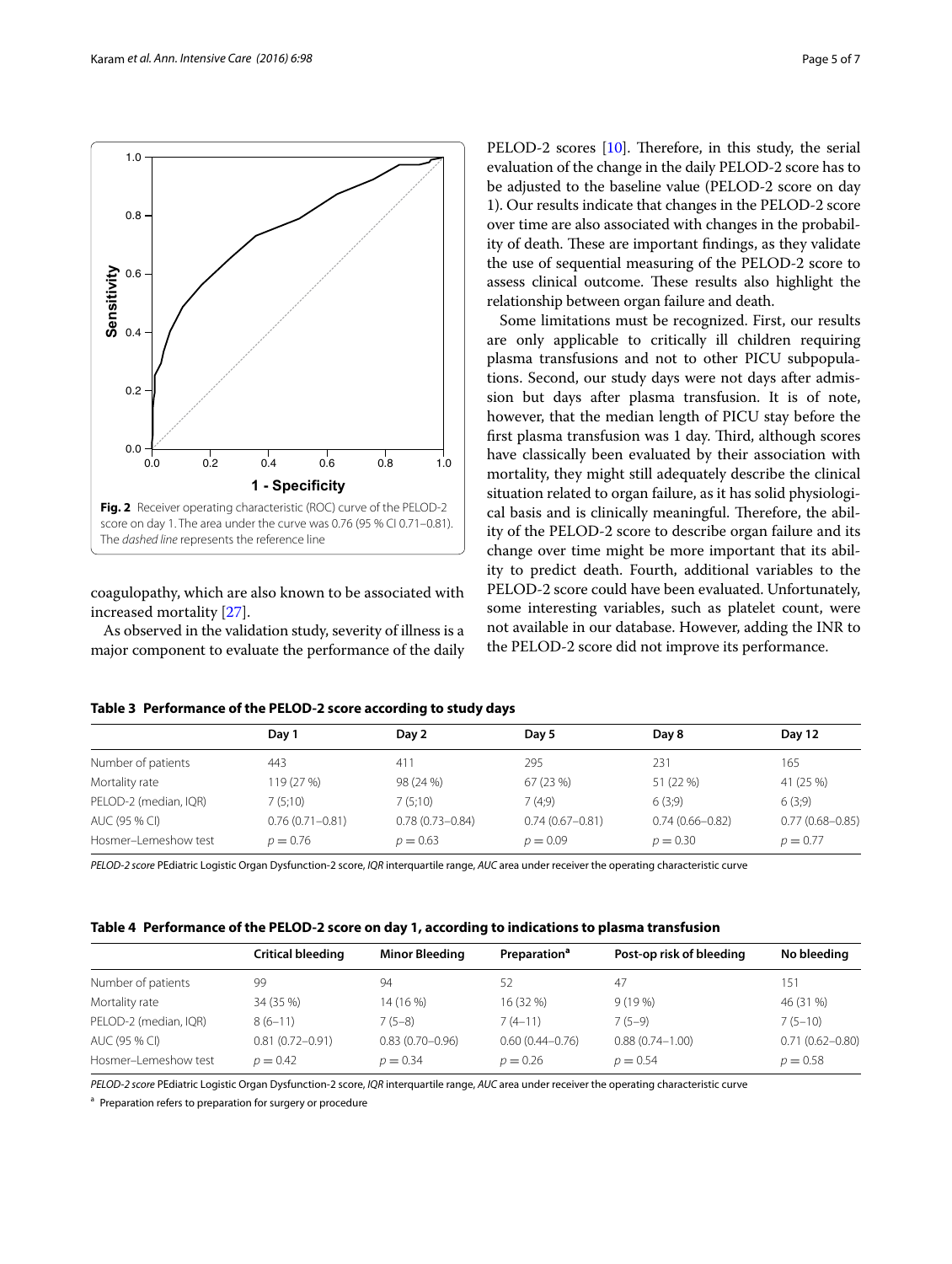|                                 | Respiratory         | Cardiac surgery with bypass | Elective surgery    | Septic shock        | <b>Renal failure</b> |
|---------------------------------|---------------------|-----------------------------|---------------------|---------------------|----------------------|
| Number of patients <sup>a</sup> | 143                 | 133                         | 107                 | 65                  | 45                   |
| Mortality rate                  | 54 (38 %)           | 19 (14 %)                   | 9(8%)               | 21 (32 %)           | 19 (42 %)            |
| PELOD-2 (median, IQR)           | $8(6-11)$           | 7 (5–9)                     | $6(5-8)$            | $8(6-12)$           | $8(6-10)$            |
| AUC (95 % CI)                   | $0.76(0.68 - 0.85)$ | $0.75(0.62 - 0.88)$         | $0.80(0.62 - 0.97)$ | $0.77(0.66 - 0.89)$ | $0.69(0.53 - 0.85)$  |
| Hosmer-Lemeshow test            | $p = 0.99$          | $p = 0.23$                  | $p = 0.17$          | $p = 0.27$          | $p = 0.39$           |

# <span id="page-5-0"></span>**Table 5 Performance of the PELOD-2 score on day 1, according to patients' reason for admission**

*PELOD-2 score* PEdiatric Logistic Organ Dysfunction-2 score, *IQR* interquartile range, *AUC* area under receiver the operating characteristic curve

<sup>a</sup> Patients could be categorized into more than one reason of admission

# **Conclusions**

In a subpopulation of critically ill children requiring plasma transfusion, the PELOD-2 score has a lower but acceptable discrimination than in an entire population. Although using this score as an outcome in a RCT seems reasonable, it should be interpreted cautiously.

### **Abbreviations**

AUC: area under the receiver operating characteristic curve; CI: confidence interval; ECLS: extracorporeal life support; FiO<sub>2</sub>: inspired fraction of oxygen; IQR: interquartile range; MODS: multiple organ dysfunction syndrome; OR: odds ratio; SD: standard deviation; PaO<sub>2</sub>: partial pressure of arterial oxygen; PaCO<sub>2</sub>: partial pressure of arterial carbon dioxide; PELOD-2: PEdiatric Logistic Organ Dysfunction-2 score; PICU: pediatric intensive care unit.

### **Authors' contributions**

All authors participated in the initial PlasmaTV study. OK and SL designed this ancillary study. OK, AD, and SL analyzed the data. OK and SL drafted the manuscript, and all authors participated in the final version of the manuscript. All authors read and approved the final manuscript.

## **Author details**

Pediatric Intensive Care Unit, Geneva University Hospital, Geneva, Switzerland. <sup>2</sup> Univ. Lille, EA 2694 - Santé Publique: épidémiologie et qualité des soins, 59000 Lille, France. <sup>3</sup> Pediatric Intensive Care Unit, CHC Liège, Liège, Belgium.<br><sup>4</sup> Department of Biostatistics, CHU Lille, 59000 Lille, France. <sup>5</sup> Pediatric Intensive Care Unit, Oxford University Hospitals, Oxford, UK. <sup>6</sup> Division of Critical Care, Department of Pediatrics, Washington University in St. Louis, St. Louis, MO, USA.<sup>7</sup> NHS Blood and Transplant, John Radcliffe Hospital, Oxford, UK.<sup>8</sup> Pediatric Intensive Care Unit, CHU Sainte-Justine, Montreal, Canada. <sup>9</sup> Pediatric Intensive Care Unit, CHU Lille, 59000 Lille, France.

### **Acknowledgements**

We would like to thank all of the PlasmaTV investigators for their tremendous work. We would also like to thank the Plateforme de Recherche Clinique of the Department of Pediatrics, Geneva University Hospital, for their help with this study.

## **Competing interests**

Dr. Spinella reports personal fees from Octapharma and personal fees from Entegrion. The authors declare that they have no competing interests.

### **Availability of data and materials**

Due to regulations in some countries, we are unfortunately not authorized to provide the dataset.

## **Ethics approval and consent to participate**

The primary submission was approved by the Commission Cantonale d'Ethique de la Recherche (protocol GE 13-206). Ethics committees or boards at all 101 sites then individually approve this study.

## **Funding**

This study was funded by the Groupe Francophone de Réanimation et Urgences Pédiatriques (GFRUP) and the Marisa Sophie Research Foundation for Critically Ill Children.

#### **PlasmaTV investigators**

Australia: Warwick Butt, Carmel Delzoppo, Kym Bain (Royal Children's Hospital, Melbourne); Simon Erickson, Nathan Smalley (Princess Margaret Hospital for Children, Perth; Tavey Dorofaeff, Debbie Long (Royal Children's Hospital, Brisbane); Nathan Smalley, Greg Wiseman (Townsville Hospital, Townsville). Belgium: Stéphan Clénent de Cléty, Caroline Berghe (Cliniquesuniversitaires Saint-Luc, Brussels); Annick de Jaeger (Princess Elisabeth Children's University Hospital, Ghent); Pierre Demaret, Marc Trippaerts (CHC-CHR, Liège); Ariane Willems, ShancyRooze (Hôpitaluniversitaire des enfantsReine Fabiola, Brussels); Jozef De Dooy (Antwerp University Hospital, Edegem). Canada: Elaine Gilfoyle, Lynette Wohlgemuth (Alberta Children's Hospital, Calgary, AB); Marisa Tucci, Mariana Dumitrascu (CHU Sainte-Justine, Montréal, QC); Davinia Withington, Julia Hickey (Montreal Children's Hospital, Montreal, QC); Karen Choong, Lois Sanders (McMaster Children's Hospital, Hamilton, ON); Gavin Morrison (IWK Health Centre, Halifax, NS); Janice Tijssen (Children's Hospital, London Health Sciences Centre, London, ON); David Wensley, Gordon Krahn (British Columbia Children's Hospital, Vancouver, BC); Marc-Andre Dugas, Louise Gosselin (Centre Mère Enfant Soleil, CHU de Québec, Québec, QC); Miriam Santschi (CHUS, Sherbrooke, QC). Chile: Bettina Von Dessauer, Nadia Ordenes (Hospital De Niños Roberto Del Río, Santiago). Denmark: Arash Afshari, Lasse Hoegh Andersen, Jens Christian Nilsson, Mathias Johansen, Anne-Mette Baek Jensen (Rigshospitalet, University of Copenhagen, Copenhagen). Ecuador: Santiago Campos Mino, Michelle Grunauer (Hospital de los Valles, Universidad San Francisco de Quito, Quito. France: Nicolas Joram (Hôpital mère enfant, Nantes); Nicolas Roullet-Renoleau (Hôpital Gatien de Clocheville, CHU Tours, Tours); Etienne Javouhey, Fleur Cour-Andlauer, Aurélie Portefaix (Hôpital Femme Mère Enfant, Hospices Civils de Lyon, Lyon); Olivier Brissaud, Julie Guichoux (Hôpital des Enfants, Bordeaux); Valérie Payen (CHU Grenoble, Grenoble); Pierre-Louis Léger (Hôpital Armand-Trousseau, Paris); Mickael Afanetti (Hopitaux Pédiatriques CHU Lenval, Nice); Guillaume Mortamet (Hopital Necker, Paris); Matthieu Maria (Hôpital d'Enfants CHRU de Nancy, Nancy); Audrey Breining (Hopitaux Universitaires de Strasbourg, Strasbourg); Pierre Tissieres (Hôpital Kremlin-Bicêtre, Paris); Aimée Dorkenoo (CHU Lille, Lille); Anna Deho (Hopital Robert Debré, Paris). Germany: Harry Steinherr (MedizinischeHochschule Hannover, Hannover). Greece: Filippia Nikolaou (Athens Children Hospital P&A Kyriakou, Athens). Italy: Anna Camporesi (Children Hospital VittoreBuzzi, Milano); Federica Mario (Department of Women's and Children's Health, Padua). Japan: Tatsuya Kawasaki, Shinya Miura (Shizuoka Children's Hospital, Shizuoka City). New Zealand: John Beca, Miriam Rea, Claire Sherring, Tracey Bushell (Starship Children's Hospital, Auckland). Norway: Gunnar Bentsen (Oslo University Hospital—Rikshospitalet, Oslo). Portugal: Alexandra Dinis (Hospital Pediátrico— CHUC, Coimbra); Gabriela Pereira (UCIP Hospital Dona Estefânia, Lisbon); Marisa Vieira (Hospital de Santa Maria, Lisbon); Marta Moniz (Hospital Prof. Dr Fernando Fonseca, Amadora). Saudi Arabia: Saleh Alshehri (King Saud Medical City, Riyadh); Manal Alasnag, Ahmad Rajab (King Fahd Armed Forces Hospital, Jeddah). Slovakia: Maria Pisarcikova (DFN Kosice, Kosice). Spain: Iolanda Jordan (Hospital Sant Joan de Déu, Barcelona); Joan Balcells (Hospital Valld'Hebron,